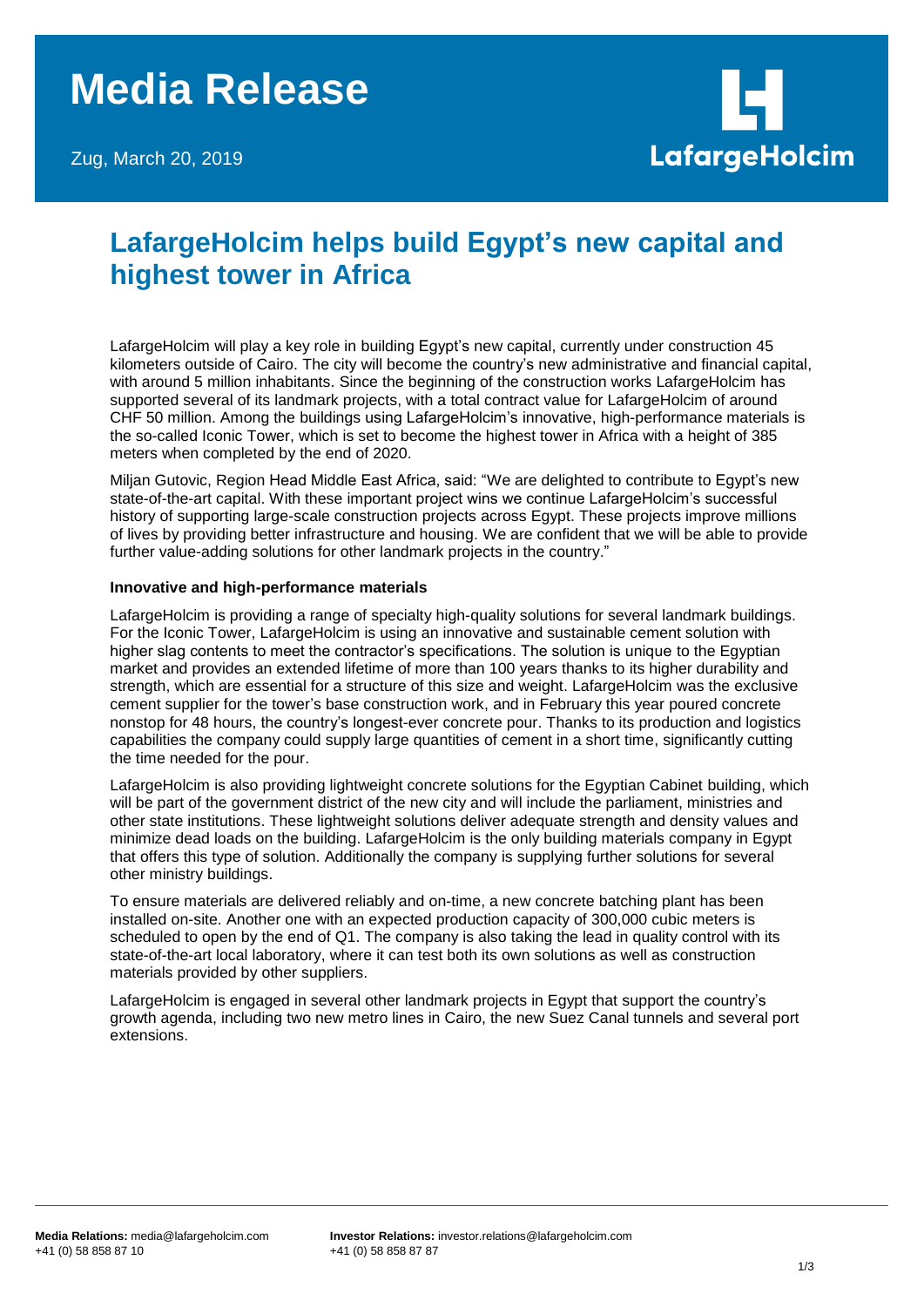

### *Notes to editors:*

#### **LafargeHolcim Forum for Sustainable Construction to be held in Egypt**

The 6th International LafargeHolcim Forum for Sustainable Construction will be hosted by The American University in Cairo (AUC) from April 4 to 6, 2019. The LafargeHolcim Forum will focus on the topic "Re-materializing Construction". Keynote speeches, workshops and site visits will focus on strategies to reduce consumption throughout the material cycle from extraction to processing, transport, installation, maintenance, and removal.

More information is available on<https://www.lafargeholcim-foundation.org/forum/6th-forum>



#### **About LafargeHolcim**

LafargeHolcim is the global leader in building materials and solutions. We are active in four business segments: Cement, Aggregates, Ready-Mix Concrete and Solutions & Products. With leading positions in all regions of the world and a balanced portfolio between developing and mature markets, LafargeHolcim offers a broad range of high-quality building materials and solutions. LafargeHolcim experts solve the challenges that customers face around the world, whether they are building individual homes or major infrastructure projects. Demand for LafargeHolcim materials and solutions is driven by global population growth, urbanization, improved living standards and sustainable construction. Around 75,000 people work for the company in around 80 countries.

More information is available on [www.lafargeholcim.com](http://www.lafargeholcim.com/)

Follow us on Twitter [@LafargeHolcim](https://twitter.com/lafargeholcim)